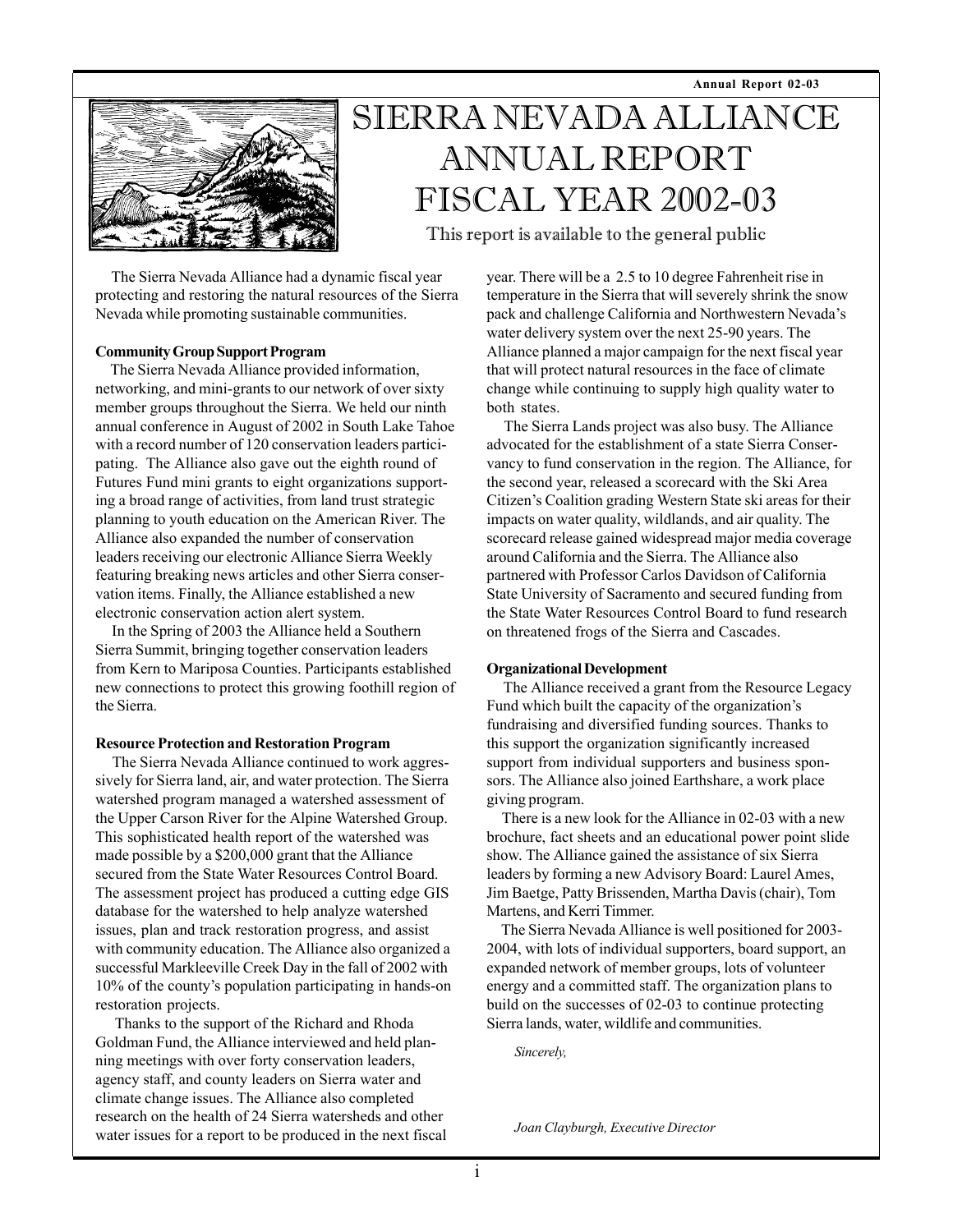#### **Annual Report 02-03**

**FRIENDS OF THE SIERRA NEVADA ALLIANCE**

The Sierra Nevada Alliance would like to thank everyone who has donated during the past fiscal year.

> THANK YOU!

A special thanks to the following:

The Robert & Lois C. Braddock Charitable

Foundation The David & Lucile Packard Foundation

The Richard & Rhoda Goldman Fund

National Fish & Wildlife Foundation

CA State Water Resources Control Board

**MT. WHITNEY**

James P & Susan K Lennane Fund 2 of the Sacramento Regional Foundation Joseph Petrillo Sierra Nevada Brewing Company

#### **YOSEMITE**

John & Patty Brissenden Bill & Robin Center Marianne Gaddy/Venture Spark Terry Manning Nion McEvoy Thomas Scruggs/The Plus Valia Foundation

#### **LAKE TAHOE**

American Land Conservancy Chaco Inc. Peter Comerford Marge Falbo Scott Kruse Kerri Timmer/Sierra **Connections** Don Tornberg

#### **MONO LAKE**

Randy & Karen Barrow Helen Cahill Bryant & Judith Danner Tad & Barbara Danz David & Cheryl Fillinger Susan Gilliland Edwin Gills William Hudson Frances Johnston Hollis Lenderking Walter McGuire Mono Lake Committee Thomas Mowery Laurence Pelosi South Yuba River Citizens League Talon Associates Richard & Tracy Taylor Stan Weidert **HALF DOME**

Robert Avery David Baer Jim Benedict Parker Blackman Debra Bowen Kathy Bowles Robert Braude Betty Burnham Rod & Sue Bushnell David Chatfield Michael Comerford William Corbett Patrick Creehan Hap Dunning Ted & Pat Durkee Robert Early David & Carla Ennis Joe & Bugs Fontaine

Donald & Rona Friedman John &Andrea Genette Mark Goedewaagen A.R. Gutowsky Thomas Harder Roger Harmon Nancy Harris Dalwin Chris & Kathy Hartzell Rich Holmes Heidi Hopkins Louis Housel Eleanor Hutchinson Bob Johnston Susan Kegley Jim Kempenich Barbara Kidd Ed Kleiner Kevin Klinefelter Kimball Lane James Liebman Norman & Virginia Livermore John Livermore Harry Lum Peter Lund James & Lynette Lytthans Susan Machtinger Delaine Fragnoli & Jim MacIntyre Sally & Charles Magneson Donald & Patricia Malberg Marilyn Markkanen Geoff McQuilkin Julie Miles David Miller Richard Montgomery Henry & Jay Newburgh Lynne Newhouse Segal Barbara Newsom Ken Nittler Nancy Rader & Dick Norgaard Allen Olsen Shannon Parrott William Patterson Marlee Powell John & Claudia Reilly Restore Hetch Hetchy Dicksie Robberson Norm & Connie Rupp Sequoia Riverlands Trust Sierra Club Angeles Chapter Sierra Club Mother Lode Chapter Peter Sinclaire William Steele Don Stevens Martin Stevenson Felix Stumpf Harold Thomas Larry & Barbara Tidball Truckee River Watershed Council Tuolumne County Land Trust Sidney Tyler Walter & Virginia Vater

Foresight Benefits

Henk & Peitje Vreman Warren Watkins James Wheaton Fred & Jane Willsea Parker & Joan Wood Terry Young

**FAMILY**

Jim & Ali Acaris-Weiss Kelly Ahola Todd Anderson Caryn Anderson Clifford Anderson Mary Appelman Jim Baetge William & Margaret Baker George Barnes Sue Bates-Pintar David Beesley Daniel Ben-Horin Paul Benioff Edward & Mildred Bennett William Berry Theresa Bicanic Patricia Bleha Amanda Bohl Jan Hunt Boucher William Brabender Elfrieda Branch Ziggy & Jesse Bregman Debra Bruns Margaret Brush California Wilderness Coalition Kalita Cantisano Don Cassidy Barry Cavaghan Phil Chang Richard Cimino Norris Clement David Clore Michael Cohen Richard Covert David & Judith Creek Donald Dahlsten Richard Davis Ebbetts Pass Forest Watch Tom Ebert Jeff Erdoes Christopher Farrar Susan Flax Foothill Conservancy Jane Freeman Friends of Kirkwood Association Cristine Barsanti & Jim Gado Tom Gaman/East-West Forestry Associates Bill Gardner Susan Garratt Fred & Annette Gellert Daniel Goldstine Don & Leslie Goodrich Mignon & Gregg Gregg Jim & Cathy Haagen-Smit

Ralph Haber Joseph & Mary Hammer Kirk & Alice Hanson David Harde Paul Hardy Steven & Leslie Hartman Richard Harvey Anne Adams Helms Jim & Gloria Hildinger Chuck Deutschman & Cheryl Hines Michael Hogan/Integrated Environmental Jenny Holliday Bruce Horn Alice Howard William Hull Thomas Jacobson Richard Jali Marilyn Jasper Verna Johnston Elyce Judith Tanya Africa & David Kean Peter Keat Mary Ann Kollenberg Dick & Alice Kunstman Leonard Lloyd John Mackin William McCoy Sharyn Lyn McDonald Winton & Margaret McKibben Dennis Meister Jerry Meral Jill Miles Holly Millar John Moore Jackie Morgan Eleanor Norris Al Onnen Gary Patton Claude & Noelle Poncelet Protect American River Canyons Miles Putnam Ann Rice Alice Rich River Ridge John Roark Drew & Margaret Robarts Barbara Rogers-Levy Linton Rohr Michael Rosenthal Rural Quality Coalition Jeffrey Russell Lynn Sadler Phil & Sara Salsbury Ladd Seekins James & Barbara Sherman Sierra Club-Sierra Nevada Group Stacy Simon Lori Simpson Harold & Pam Singer Ken Smith Mindy Steuer Susan Stevenson Joan Stewart Stephen & Linda Stocking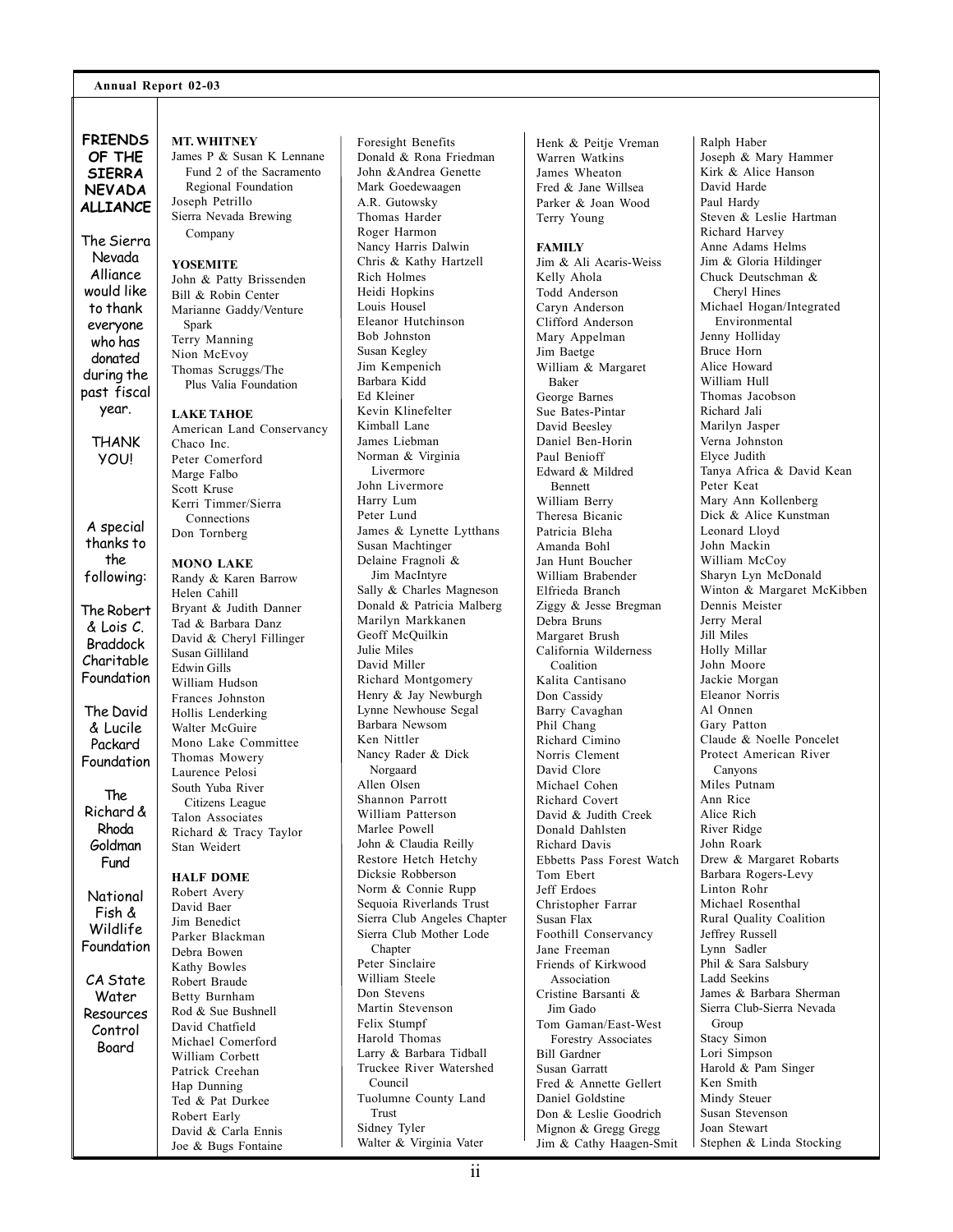#### Faith Strailey Daniel Szymanski George & Peg Tanner Brock & Diane Thoman The Thornton Family Julie Felix & Bruce Tufts Robert Turner Bernice Turoff Louise Tyrer-Galbraith RW Van Alstyne James Vertin Ann Waichler Brown Dorothy Walker Nancy Weber Leora Benioff & Keith White Eric White David Whitney Alexa Williams Steven Winkel Carley & Bob Wood

#### **SUSTAINING**

Harriet Allen Amador Land Trust Leland Anderson Philip & Roberta Axe William & Karen Babula Oscar Balaguer John & Suzanne Barr Anderson Bartlett Anne Baxter Mary Ellen Benier Brian Bisnett Blue Mountain Community Renewal Council Betty Boykin Susan Bragstad/Amador Olive Oil Company Michael & Eryn Branch Dianne Cross & Tim Brennan Gail Bunce Robert Cairns California Native Plant Society-Bristlecone Chapter Edgar Carlson Donald Casavant Faye Park & Douglas Casler Alexina Cassidy Delores Cerro Christine Champe Jean Cinader Kathleen Clark Paul Clark Marjorie Comer William Conlon Margaret Turano Conradsen Susan Coryell Karen Cox Matthew Curtin Gayle Dana Carl Danko Laurie Davis Andre Delattre Denis Deluchi Mike Diggles Dave Dolliver Joseph Donohoe Joan Ramsy & Bill Drake

Roger Duba Eastern Sierra Advocates Network Michelle Eaton Echo Lakes Environment Fund Bruce Eisner Neil Elliott Mildred Escallier Pam Evans Elizabeth Fadali Deborah Filipelli Mike Fisher Mariorie Fontana Paul Foster Lynn Franks Friends of Deer Creek Friends of Hope Valley Friends of Placer County Communities Friends of Sierra Rock Art Friends of Squaw Creek Friends of the Tule River Urla Garland Dorothy Geisler Jim Gibson Barbara Green Paul Grunland Judy Guinn John Gussman Greg Hayes Winchell Hayward Harriet Henderson Russ Henly High Sierra Hikers Association Judith Hildinger Herbert Holder Vicky Hoover Fred Horton Joan Intrator Patricia Isham Thomas & Rosemary Jensen Jumping Frog Research Institute Eric Jung David Kaplan Mike Keesee Robert Kelly Lauri Kemper Eugene Kilgore Richard & Frieda Klein Harold Klieforth Ralph & Carolyn Kraetsch Jonathan Kusel Michael & Corrine Laing Lake Tahoe Environmental Education Coalition Pamela Laurence John Lawson League to Save Sierra Lakes Michael Lengyel William Libby Stacy Lynch Herb & Marcia Magnuson Virginia Maier Sally Manning Mariposa County Resource Conservation District Candace Martinez Ray Massello

Terry Maul Art McCausland Jeanine McElwain Heather McGoigan William Melendy Jeanne Merrill Robert Meyers Middle Yuba River Area Citizens League Marilyn Missimer Kathryn Mitchell-Ball Ryan Moretti Cecile Morgan Patricia Morrill Puterbaugh Matthew Morris Mountain Meadows Conservancy Leonard Nelson Diane Neubert Brian Newton Northern California Regional Land Trust Phyllis & Bill Olin Owens Valley Committee Timothy Palmer John Pamperin Roger Papler Paul Parsons Christopher Pederson Sarah Pender Lewis Persons Paul & Dianne Petersen Robert Peyton Richard Phillips Joy Phoenix Joseph & Helen Pickering Gordon Polon Kathryn Preston Malcolm Pribyl Insurance Protect our Watershed Shannon Raborn Robert Randolph Nancy Richards Jim Ricker Jack Robbins Laurel Robinson Craig Rock Michael Roman Greg & Linda Rose Larry Ruth Sara Sanderson Patricia Sarvis Save Our Historic Canals Jeffrey Schmitt Richard Schoenbrun Patricia Schulz Shirley Seagren Jean Shearon/East West Partners Tahoe Inc Matthew Shelton Howard Shuken Sierra Buttes/Lakes Basin Coalition Sierra Club Maidu Group Sierra Club Range of Light Group Sierra Foothills Audubon Society Marge Sill Snowlands Network Michael & Judith Spadoni

#### **Annual Report 02-03**

**2002-03 Board of Directors:** Randy Barrow, Shingle Springs, CA Bill Center (Alliance President), Lotus, CA Ray Griffiths, Georgetown, CA Scott Spear Joe Stroud Mike Swimmer Terry Terhaar Byron & Anne Thomas Tule River Conservancy Carol von Borstel Mignonne Walker Stephen & Judy Walker J Conlan & Holly Warner Steven Weintraub Marc Chytilo & Nancy Weiss Wendy Wendlandt Eric Wesselman Adrienne Westman Linda Wheeler William Whiteside Stephen Willey Bobbe Williams Robert Williams Glee Willis George & Marilyn Winard Thomas Winter Melinda Wright Yosemite Area Audubon Society Lois Yuen Elisabeth Zall

Bob Kelso (Alliance Treasurer), Lafayette, CA

Scott Kruse (Alliance Secretary), Fresno, CA

Terry Manning, Springville, CA

Geoff McQuilkin, Lee Vining, CA

Joe Petrillo, San Francisco, CA

Lynn Sadler, Sacramento, CA

Stan Weidert, (Alliance Vice President), Shingletown, CA